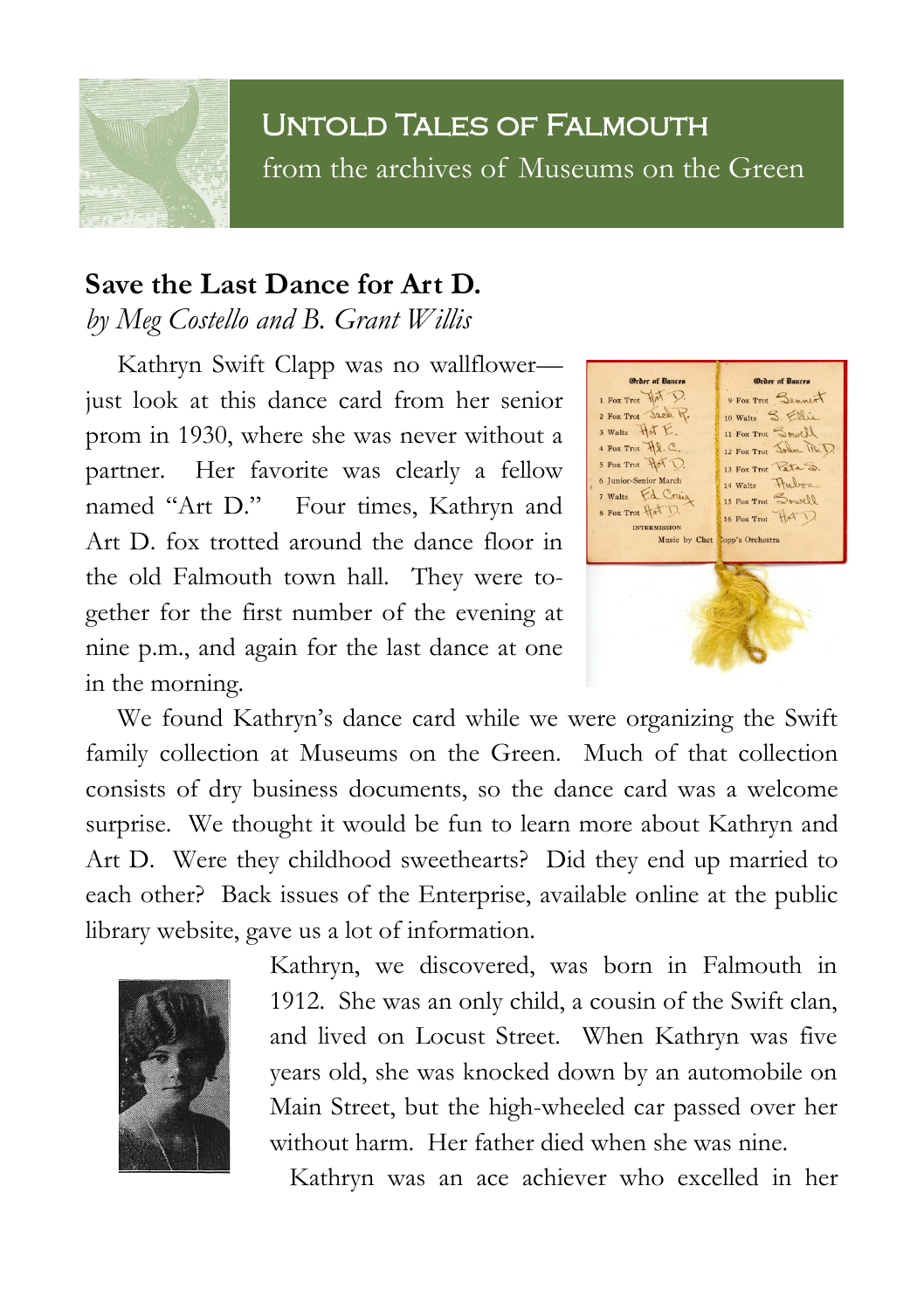studies. She won a \$5 gold piece from the St. Barnabas Men's League for an essay on church service, and won an art contest sponsored by the Rotary Club for her drawing of an old sea captain. She aspired to be an illustrator.

"Art D." was Arthur Dunham, another member of the graduating class. He was relatively new in town, having moved from Nantucket to Falmouth in the middle of his junior year. He had a bit part in a school musical, but he generally kept a low profile. When Art got written up in the newspaper, it wasn't for winning an award, but for crashing his car.

Six months before the prom, Art was driving a sedan containing three of his buddies when the car skidded and overturned at 1:30 on a Sunday morning. One passenger cut his fingers on broken glass; the rest were unharmed.

Art D. wasn't exactly a "bad boy," but as an outsider with a reckless streak, he would have stood out from the other fellows in the senior class—especially the valedictorian, E. Prescott Tripp. Prescott was a straight arrow from a respected family. He'd been a classmate of Kathryn's since the first grade. However, Kathryn didn't dance with Prescott at the prom, not even once.

At graduation on June 12, 1930, Kathryn gave the salutatorian's speech, titled "Our Modern World's Need of Art." Of course she meant "art" as a creative endeavor, but among her classmates there were probably winks, nudges, and suppressed giggles when Kathryn spoke lines like, "Art is the greatest thing in the world," and "the highest ideals of men . . . [are] embodied in the form of Art."

After graduation, Kathryn and Art D. took different paths. Kathryn got a